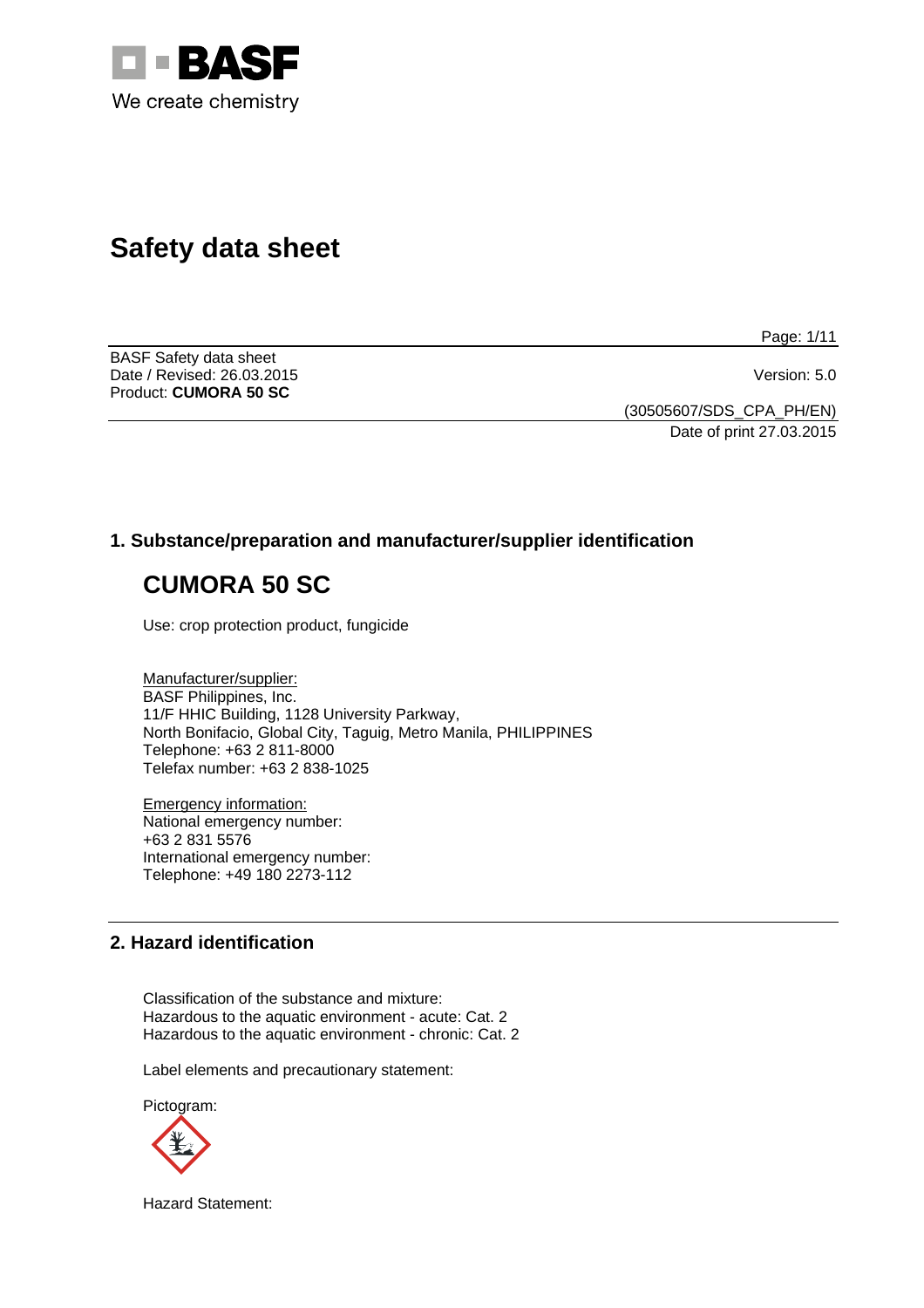Page: 2/11

BASF Safety data sheet Date / Revised: 26.03.2015 Version: 5.0 Product: **CUMORA 50 SC**

(30505607/SDS\_CPA\_PH/EN)

Date of print 27.03.2015

Toxic to aquatic life. Toxic to aquatic life with long lasting effects.

Precautionary Statements (Response): Collect spillage.

Precautionary Statements (Disposal): Dispose of contents/container to hazardous or special waste collection point.

Other hazards which do not result in classification: See section 12 - Results of PBT and vPvB assessment. If applicable information is provided in this section on other hazards which do not result in classification but which may contribute to the overall hazards of the substance or mixture.

May produce an allergic reaction. Contains: 1,2-BENZISOTHIAZOL-3(2H)-ONE

# **3. Composition/information on ingredients**

#### **Chemical nature**

crop protection product, fungicide, suspension concentrate (SC)

Hazardous ingredients

3-Pyridinecarboxamide, 2-chloro-N-(4'-chloro[1,1'-biphenyl]-2-yl)- Content (W/W): 42.4 % CAS Number: 188425-85-6 Aquatic Acute: Cat. 2 Aquatic Chronic: Cat. 2

phenolsulfonic acid-formaldehyde-polycondensate as sodium salt Content (W/W): < 5 % Eye Dam./Irrit.: Cat. 2A Aquatic Acute: Cat. 3

Aquatic Chronic: Cat. 3

propane-1,2-diol Content (W/W): < 10 % CAS Number: 57-55-6

1,2-benzisothiazol-3(2H)-one Content  $(W/W)$ : < 0.05 % CAS Number: 2634-33-5

Acute Tox.: Cat. 4 (oral) Skin Corr./Irrit.: Cat. 2 Eye Dam./Irrit.: Cat. 1 Skin Sens.: Cat. 1 Aquatic Acute: Cat. 1 M-factor acute: 10

# **4. First-Aid Measures**

General advice: Remove contaminated clothing.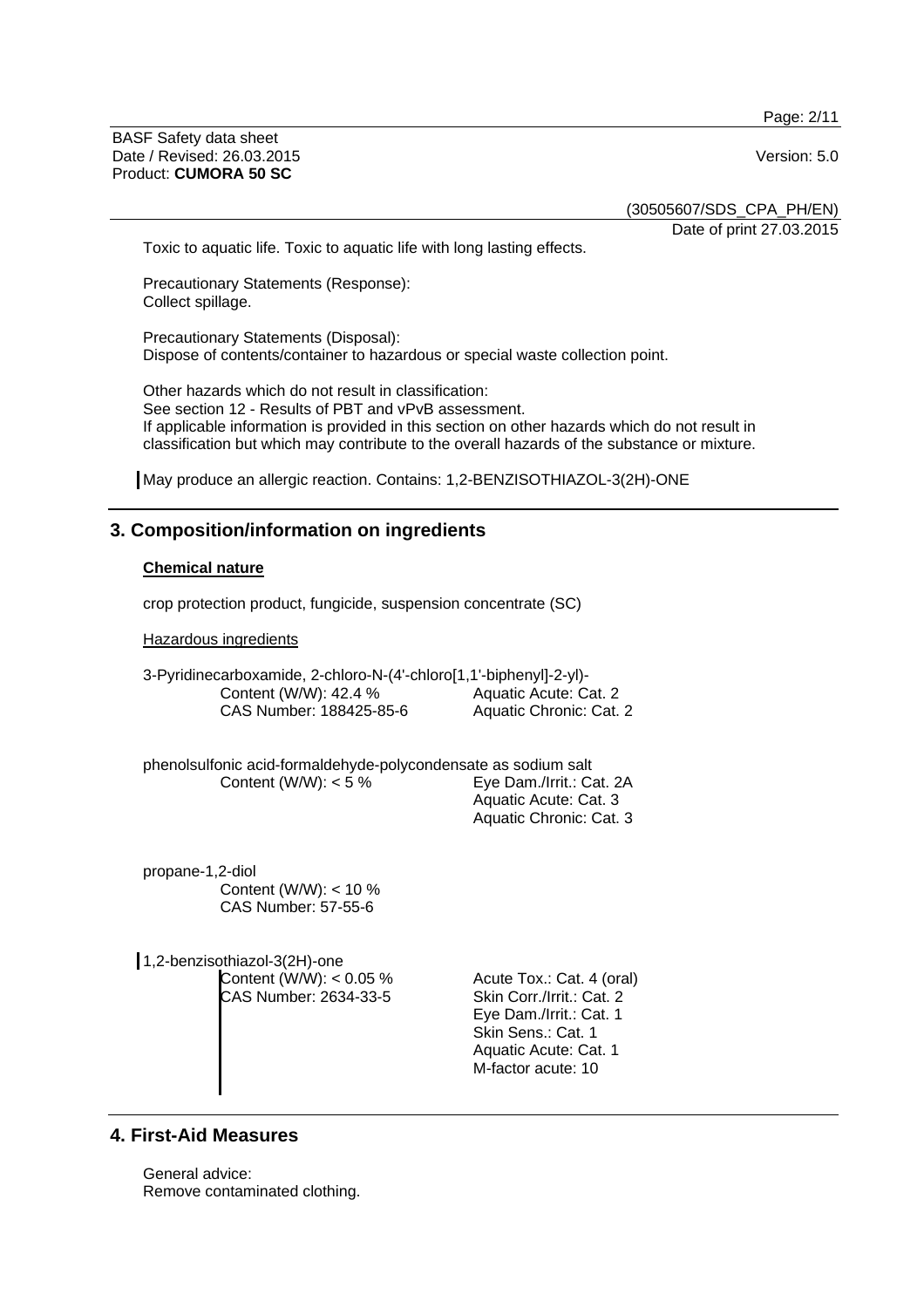Page: 3/11

BASF Safety data sheet Date / Revised: 26.03.2015 Version: 5.0 Product: **CUMORA 50 SC**

(30505607/SDS\_CPA\_PH/EN) Date of print 27.03.2015

If inhaled: Keep patient calm, remove to fresh air.

On skin contact: Wash thoroughly with soap and water.

On contact with eyes: Wash affected eyes for at least 15 minutes under running water with eyelids held open.

On ingestion: Rinse mouth and then drink plenty of water.

Note to physician: Symptoms: No significant reaction of the human body to the product known. Treatment: Symptomatic treatment (decontamination, vital functions).

# **5. Fire-Fighting Measures**

Suitable extinguishing media: water spray, carbon dioxide, foam, dry powder

Specific hazards: carbon monoxide, carbon dioxide, nitrogen oxides The substances/groups of substances mentioned can be released in case of fire.

Special protective equipment: Wear self-contained breathing apparatus and chemical-protective clothing.

Further information:

In case of fire and/or explosion do not breathe fumes. Keep containers cool by spraying with water if exposed to fire. Collect contaminated extinguishing water separately, do not allow to reach sewage or effluent systems. Dispose of fire debris and contaminated extinguishing water in accordance with official regulations.

# **6. Accidental Release Measures**

Personal precautions:

Do not breathe vapour/spray. Use personal protective clothing. Avoid contact with the skin, eyes and clothing.

Environmental precautions: Do not discharge into the subsoil/soil. Do not discharge into drains/surface waters/groundwater.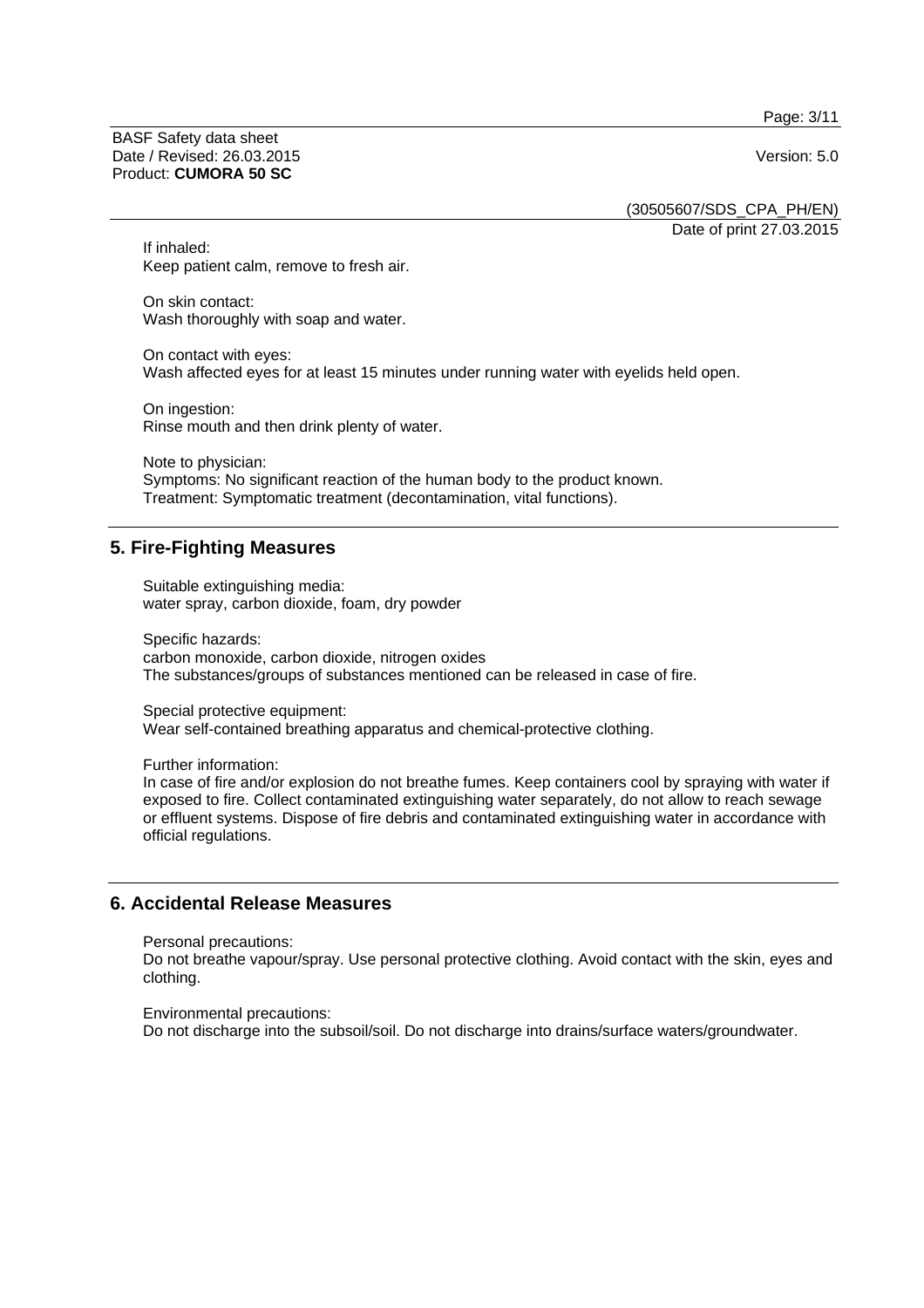Page: 4/11

BASF Safety data sheet Date / Revised: 26.03.2015 Version: 5.0 Product: **CUMORA 50 SC**

(30505607/SDS\_CPA\_PH/EN)

Date of print 27.03.2015

Methods for cleaning up or taking up:

For small amounts: Pick up with suitable absorbent material (e.g. sand, sawdust, general-purpose binder, kieselguhr).

For large amounts: Dike spillage. Pump off product.

Dispose of absorbed material in accordance with regulations. Collect waste in suitable containers, which can be labeled and sealed. Clean contaminated floors and objects thoroughly with water and detergents, observing environmental regulations.

#### **7. Handling and Storage**

#### **Handling**

Ensure thorough ventilation of stores and work areas. No special measures necessary if stored and handled correctly. When using do not eat, drink or smoke. Hands and/or face should be washed before breaks and at the end of the shift.

Protection against fire and explosion: No special precautions necessary. The substance/product is non-combustible. Product is not explosive.

#### Storage

Segregate from foods and animal feeds. Further information on storage conditions: Keep away from heat. Protect from direct sunlight.

Storage stability: Storage duration: 60 Months

# **8. Exposure controls and personal protection**

Components with occupational exposure limits

No occupational exposure limits known.

Personal protective equipment

Respiratory protection: Respiratory protection not required.

Hand protection:

Suitable chemical resistant safety gloves (EN 374) also with prolonged, direct contact (Recommended: Protective index 6, corresponding > 480 minutes of permeation time according to EN 374): E.g. nitrile rubber (0.4 mm), chloroprene rubber (0.5 mm), butyl rubber (0.7 mm) etc.

Eye protection: Safety glasses with side-shields (frame goggles) (e.g. EN 166)

Body protection:

Body protection must be chosen depending on activity and possible exposure, e.g. apron, protecting boots, chemical-protection suit (according to EN 14605 in case of splashes or EN ISO 13982 in case of dust).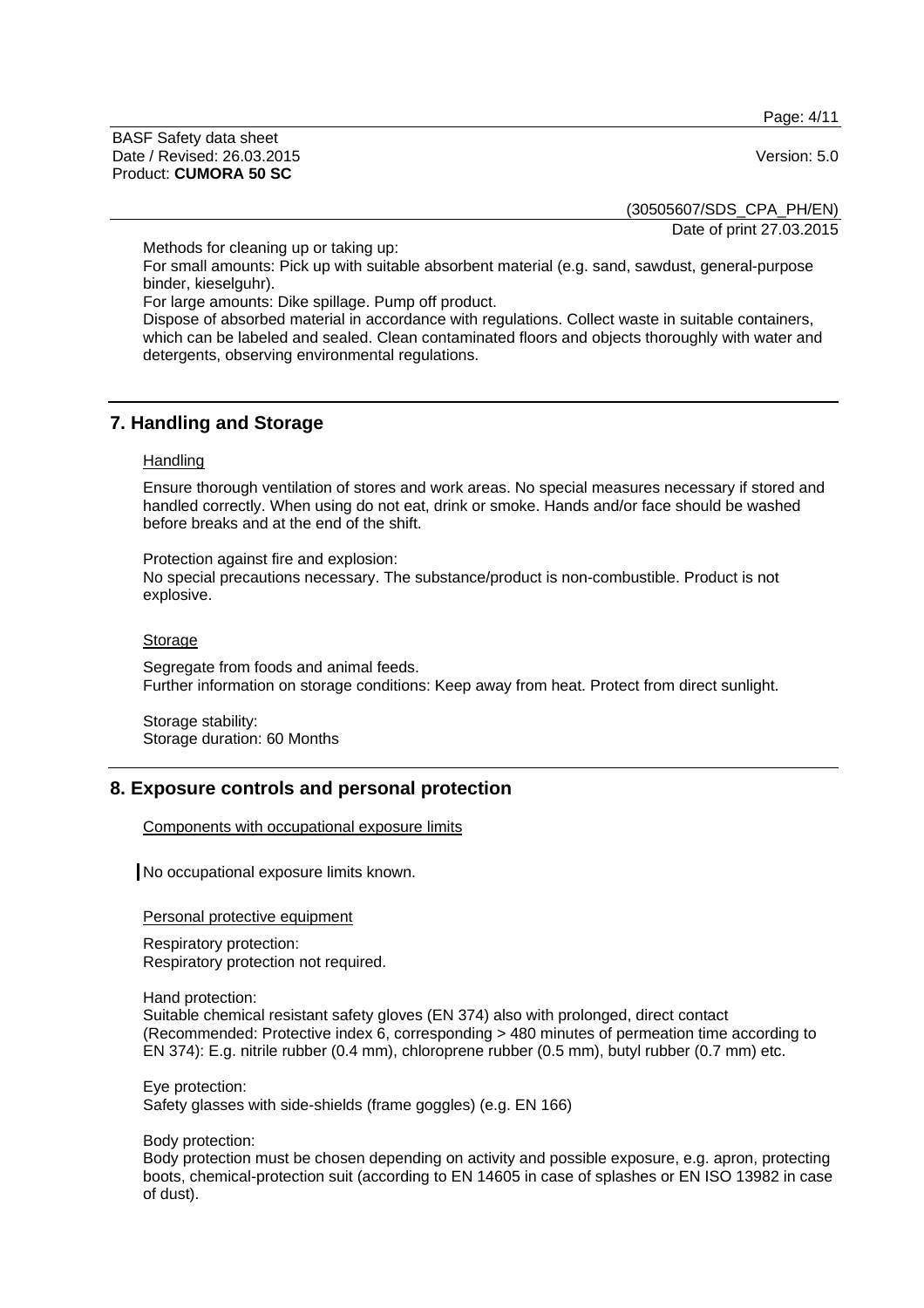Page: 5/11

BASF Safety data sheet Date / Revised: 26.03.2015 Version: 5.0 Product: **CUMORA 50 SC**

(30505607/SDS\_CPA\_PH/EN) Date of print 27.03.2015

General safety and hygiene measures:

The statements on personal protective equipment in the instructions for use apply when handling crop-protection agents in final-consumer packing. Wearing of closed work clothing is recommended. Store work clothing separately. Keep away from food, drink and animal feeding stuffs.

# **9. Physical and Chemical Properties**

| Form:<br>Colour:<br>Odour:<br>Odour threshold:                           | suspension<br>off-white<br>aromatic<br>Not determined due to potential health hazard by inhalation.                                                                                                                   |                             |
|--------------------------------------------------------------------------|-----------------------------------------------------------------------------------------------------------------------------------------------------------------------------------------------------------------------|-----------------------------|
| pH value:                                                                | approx. 6 - 8<br>(21 °C)<br>(measured with the undiluted<br>substance)                                                                                                                                                |                             |
| crystallization temperature:<br>boiling temperature:                     | $-5.6 °C$<br>approx. 100 °C<br>(1,013 hPa)<br>Information applies to the solvent.                                                                                                                                     |                             |
| Flash point:                                                             | No flash point - Measurement made<br>up to the boiling point.                                                                                                                                                         |                             |
| Evaporation rate:                                                        | not applicable                                                                                                                                                                                                        |                             |
| Flammability (solid/gas): not highly flammable<br>Lower explosion limit: |                                                                                                                                                                                                                       | (Directive 92/69/EEC, A.12) |
|                                                                          | As a result of our experience with this<br>product and our knowledge of its<br>composition we do not expect any<br>hazard as long as the product is used<br>appropriately and in accordance with<br>the intended use. |                             |
| Upper explosion limit:                                                   |                                                                                                                                                                                                                       |                             |
|                                                                          | As a result of our experience with this<br>product and our knowledge of its<br>composition we do not expect any<br>hazard as long as the product is used<br>appropriately and in accordance with<br>the intended use. |                             |
| Ignition temperature:                                                    | >650 °C                                                                                                                                                                                                               | (Directive 92/69/EEC, A.15) |
| Thermal decomposition:                                                   | 185 °C, 320 kJ/kg<br>(onset temperature)                                                                                                                                                                              | (DSC (OECD 113))            |
|                                                                          | Not a substance liable to self-<br>decomposition according to UN<br>transport regulations, class 4.1.                                                                                                                 |                             |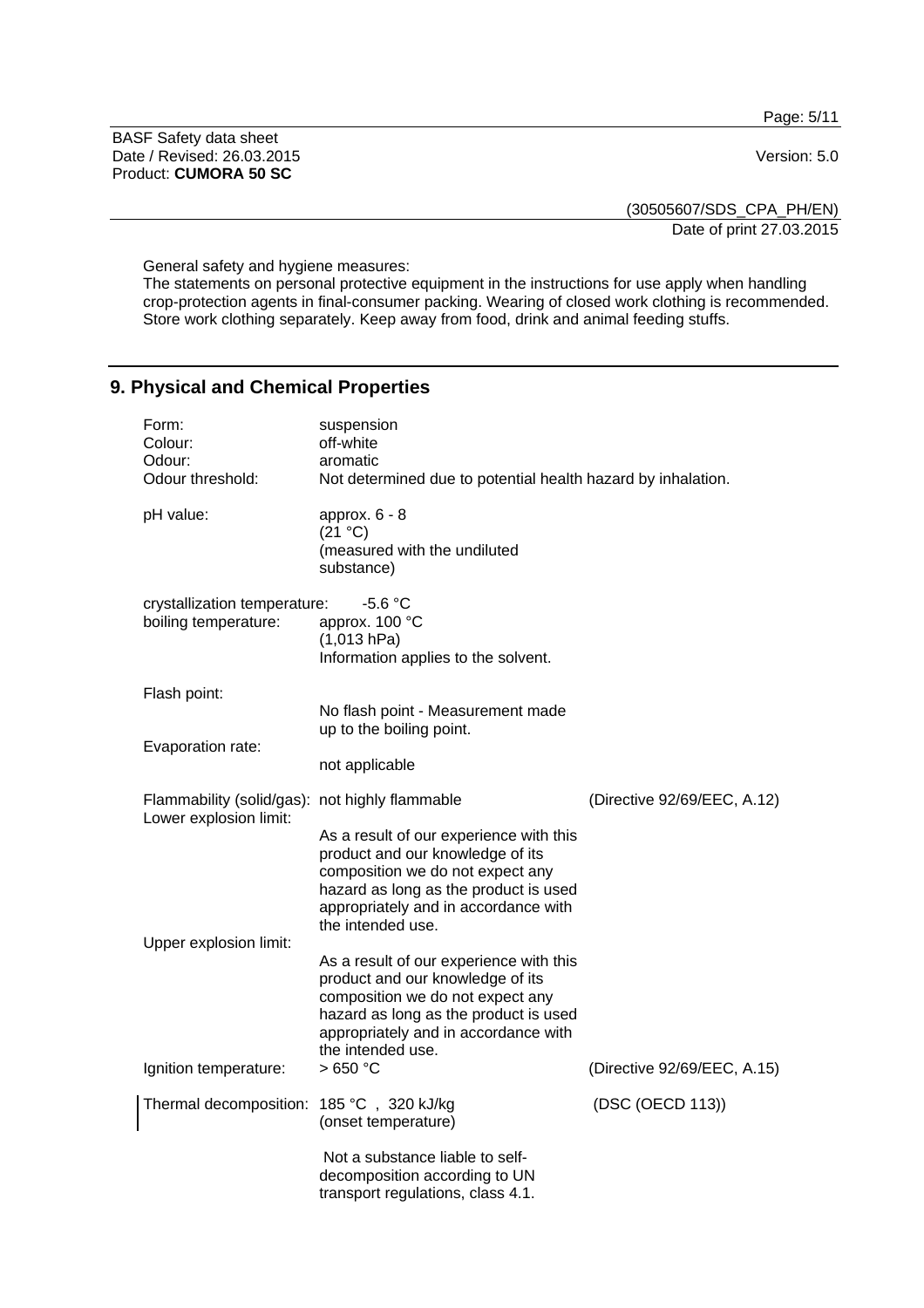Page: 6/11

BASF Safety data sheet Date / Revised: 26.03.2015 Version: 5.0 Product: **CUMORA 50 SC**

(30505607/SDS\_CPA\_PH/EN) Date of print 27.03.2015

| Explosion hazard:                                                                    | not explosive<br>Fire promoting properties: not fire-propagating                     | (Directive 92/69/EEC, A.14)<br>(Directive 2004/73/EC, A.21) |
|--------------------------------------------------------------------------------------|--------------------------------------------------------------------------------------|-------------------------------------------------------------|
| Vapour pressure:                                                                     | The product has not been tested.                                                     |                                                             |
| Density:                                                                             | approx. $1.18$ g/cm3<br>(20 °C)                                                      |                                                             |
| Relative vapour density (air):                                                       | not applicable                                                                       |                                                             |
| Solubility in water:                                                                 | dispersible<br>Partitioning coefficient n-octanol/water (log Pow):<br>not applicable |                                                             |
| Information on: boscalid<br>Partitioning coefficient n-octanol/water (log Pow): 2.96 |                                                                                      |                                                             |
| Viscosity, dynamic:                                                                  | approx. 138 mPa.s<br>(20 °C, 100 1/s)                                                |                                                             |

Other Information: If necessary, information on other physical and chemical parameters is indicated in this section.

# **10. Stability and Reactivity**

Conditions to avoid: See MSDS section 7 - Handling and storage.

| Thermal decomposition: | 185 °C, 320 kJ/kg (DSC (OECD 113))<br>(onset temperature)                                         |
|------------------------|---------------------------------------------------------------------------------------------------|
| Thermal decomposition: | Not a substance liable to self-decomposition according to<br>UN transport regulations, class 4.1. |

Substances to avoid: strong acids, strong bases, strong oxidizing agents

Hazardous reactions: No hazardous reactions if stored and handled as prescribed/indicated.

Hazardous decomposition products: No hazardous decomposition products if stored and handled as prescribed/indicated.

# **11. Toxicological Information**

### **Acute toxicity**

Assessment of acute toxicity:

Virtually nontoxic after a single skin contact. Virtually nontoxic by inhalation. Virtually nontoxic after a single ingestion.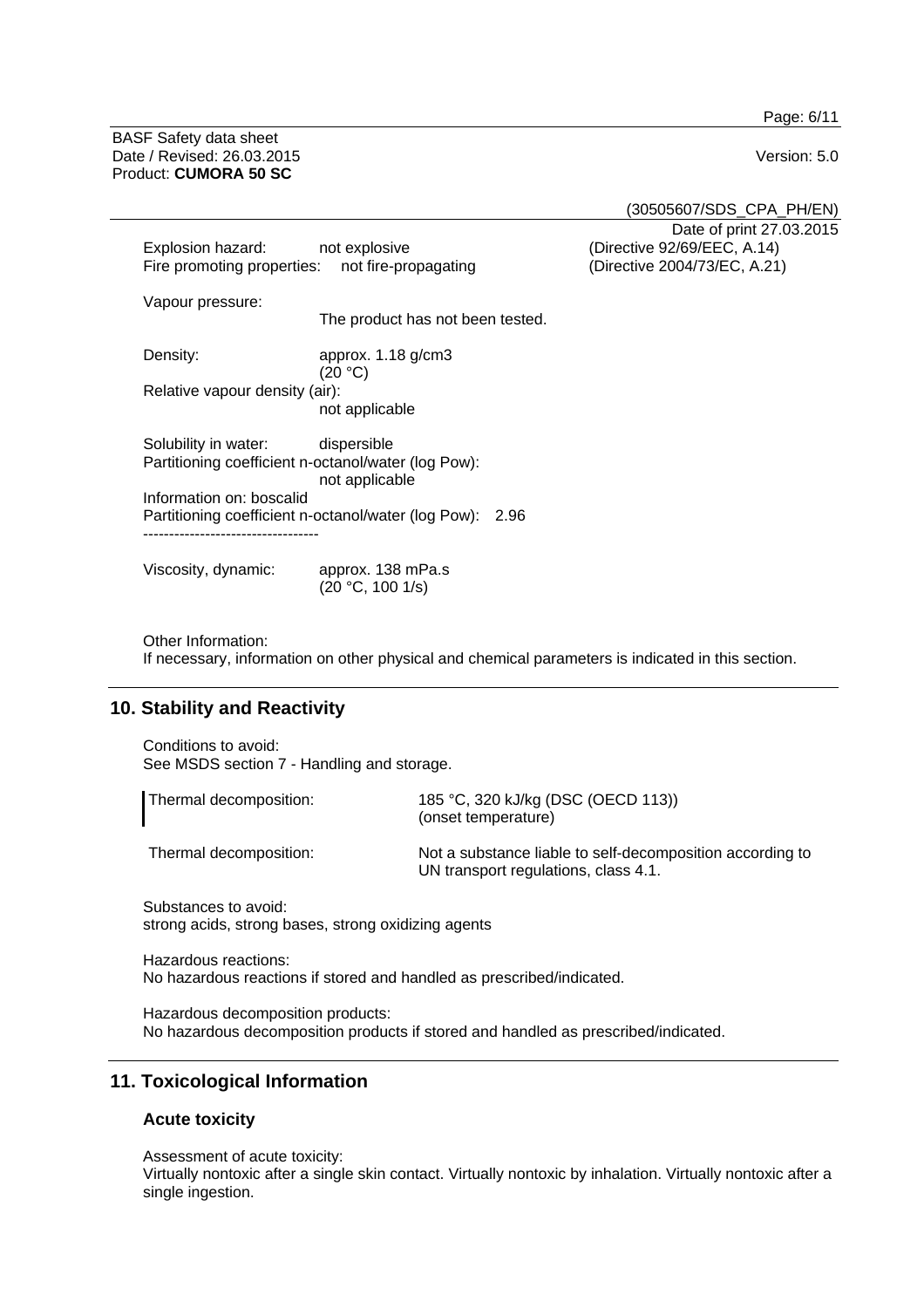Page: 7/11

BASF Safety data sheet Date / Revised: 26.03.2015 Version: 5.0 Product: **CUMORA 50 SC**

(30505607/SDS\_CPA\_PH/EN)

Date of print 27.03.2015

Experimental/calculated data: LD50 rat (oral): > 2,000 mg/kg

LC50 rat (by inhalation):  $>$  3.25 mg/l 4 h

LD50 rat (dermal): > 5,000 mg/kg

#### **Irritation**

Assessment of irritating effects: Not irritating to the eyes. Not irritating to the skin.

Experimental/calculated data: Skin corrosion/irritation rabbit:

Serious eye damage/irritation rabbit:

#### **Respiratory/Skin sensitization**

Assessment of sensitization: There is no evidence of a skin-sensitizing potential.

Experimental/calculated data: modified Buehler test guinea pig:

#### **Germ cell mutagenicity**

Assessment of mutagenicity:

The product has not been tested. The statement has been derived from the properties of the individual components. Mutagenicity tests revealed no genotoxic potential.

#### **Carcinogenicity**

Assessment of carcinogenicity:

The product has not been tested. The statement has been derived from the properties of the individual components. The results of various animal studies gave no indication of a carcinogenic effect.

#### **Reproductive toxicity**

Assessment of reproduction toxicity: The product has not been tested. The statement has been derived from the properties of the individual components. The results of animal studies gave no indication of a fertility impairing effect.

#### **Developmental toxicity**

Assessment of teratogenicity:

The product has not been tested. The statement has been derived from the properties of the individual components. Animal studies gave no indication of a developmental toxic effect at doses that were not toxic to the parental animals.

The product contains: 1,2-benzisothiazol-3(2H)-one May produce an allergic reaction.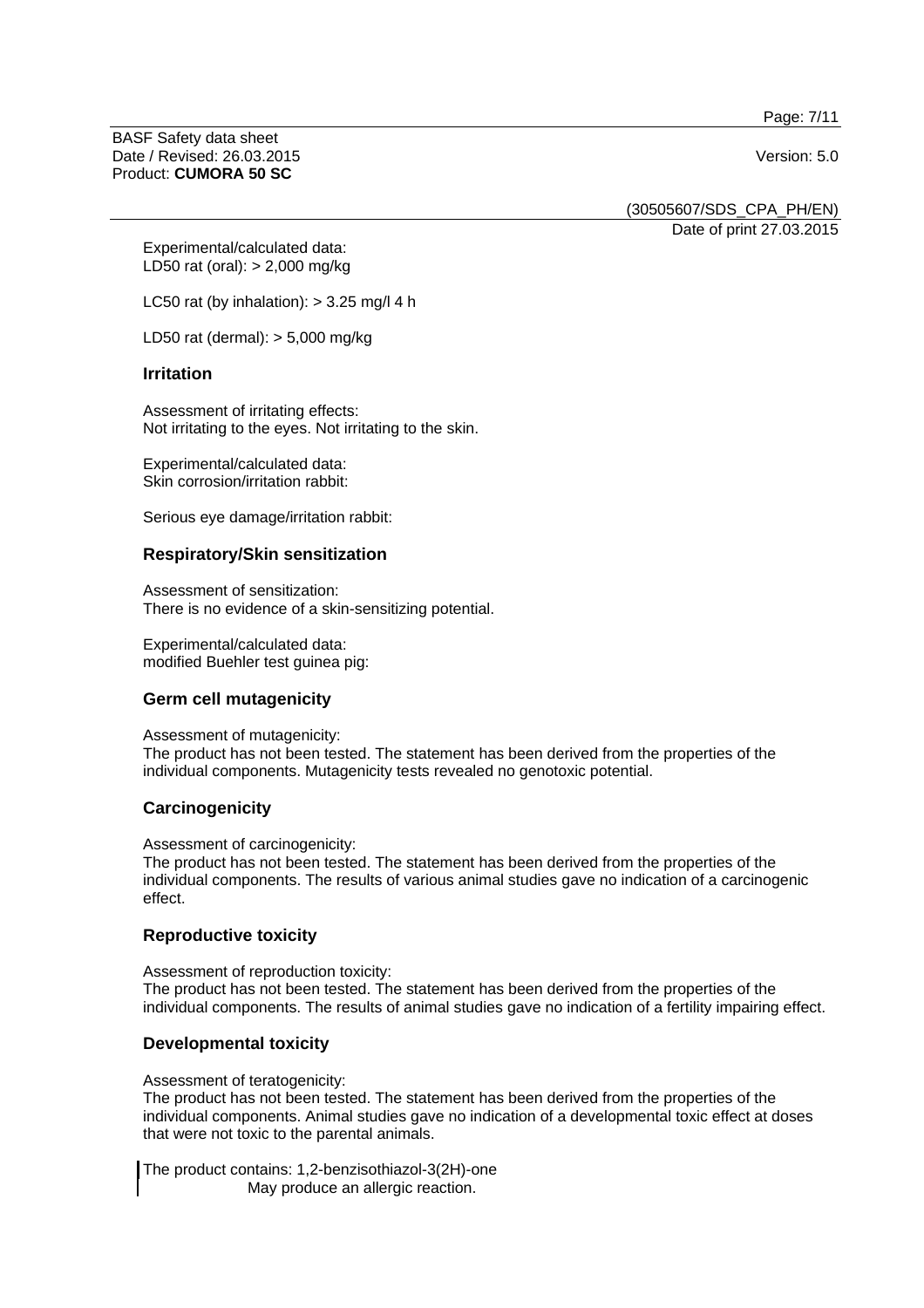Page: 8/11

BASF Safety data sheet Date / Revised: 26.03.2015 Version: 5.0 Product: **CUMORA 50 SC**

(30505607/SDS\_CPA\_PH/EN) Date of print 27.03.2015

#### **Specific target organ toxicity (single exposure):**

Assessment of STOT single: The available information is not sufficient for evaluation.

#### **Repeated dose toxicity and Specific target organ toxicity (repeated exposure)**

Assessment of repeated dose toxicity: The product has not been tested. The statement has been derived from the properties of the individual components.

Information on: 3-Pyridinecarboxamide, 2-chloro-N-(4'-chloro[1,1'-biphenyl]-2-yl)- Assessment of repeated dose toxicity:

Adaptive effects were observed after repeated exposure in animal studies.

----------------------------------

#### **Aspiration hazard**

No aspiration hazard expected. The product has not been tested. The statement has been derived from the properties of the individual components.

#### **Other relevant toxicity information**

Misuse can be harmful to health.

# **12. Ecological Information**

#### **Ecotoxicity**

Assessment of aquatic toxicity:

The product has not been tested. The statement has been derived from the properties of the individual components. Acutely toxic for aquatic organisms. May cause long-term adverse effects in the aquatic environment.

Information on: 3-Pyridinecarboxamide, 2-chloro-N-(4'-chloro[1,1'-biphenyl]-2-yl)- Toxicity to fish: LC50 (96 h) approx. 2.7 mg/l, Oncorhynchus mykiss

Information on: 3-Pyridinecarboxamide, 2-chloro-N-(4'-chloro[1,1'-biphenyl]-2-yl)- Aquatic invertebrates: EC50 (48 h) 5.33 mg/l, Daphnia magna (OECD Guideline 202, part 1)

----------------------------------

----------------------------------

Information on: 3-Pyridinecarboxamide, 2-chloro-N-(4'-chloro[1,1'-biphenyl]-2-yl)- Aquatic plants: EC50 (96 h) 3.75 mg/l (growth rate), Pseudokirchneriella subcapitata (OECD Guideline 201) ----------------------------------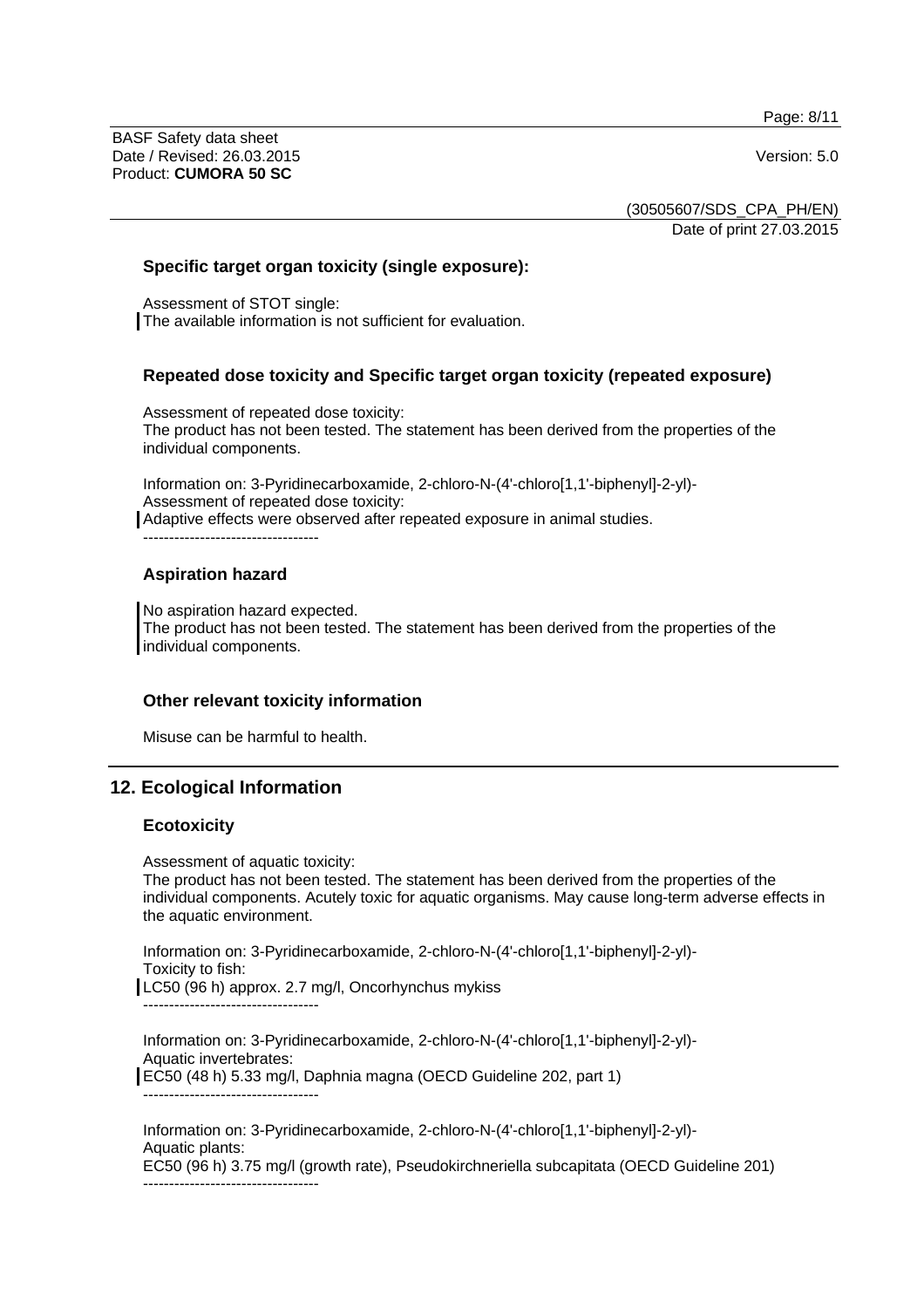Page: 9/11

BASF Safety data sheet Date / Revised: 26.03.2015 Version: 5.0 Product: **CUMORA 50 SC**

(30505607/SDS\_CPA\_PH/EN) Date of print 27.03.2015

#### **Mobility**

Assessment transport between environmental compartments: The product has not been tested. The statement has been derived from the properties of the individual components.

Information on: 3-Pyridinecarboxamide, 2-chloro-N-(4'-chloro[1,1'-biphenyl]-2-yl)- Assessment transport between environmental compartments: Following exposure to soil, adsorption to solid soil particles is probable, therefore contamination of groundwater is not expected.

----------------------------------

#### **Persistence and degradability**

Assessment biodegradation and elimination (H2O): The product has not been tested. The statement has been derived from the properties of the individual components.

Information on: 3-Pyridinecarboxamide, 2-chloro-N-(4'-chloro[1,1'-biphenyl]-2-yl)- ----------------------------------

Information on: 3-Pyridinecarboxamide, 2-chloro-N-(4'-chloro[1,1'-biphenyl]-2-yl)- Elimination information: 0 - 10 % (28 d) (OECD 301F; ISO 9408; 92/69/EEC, C.4-D) (activated sludge, domestic) Not readily biodegradable (by OECD criteria). ----------------------------------

#### **Bioaccumulation potential**

Assessment bioaccumulation potential: The product has not been tested. The statement has been derived from the properties of the individual components.

Information on: 3-Pyridinecarboxamide, 2-chloro-N-(4'-chloro[1,1'-biphenyl]-2-yl)- Bioaccumulation potential: Bioconcentration factor: 57 - 70 (28 d), Oncorhynchus mykiss Does not accumulate in organisms. ----------------------------------

#### **Additional information**

Other ecotoxicological advice: Do not discharge product into the environment without control.

# **13. Disposal Considerations**

Must be sent to a suitable incineration plant, observing local regulations.

Contaminated packaging: Contaminated packaging should be emptied as far as possible and disposed of in the same manner as the substance/product.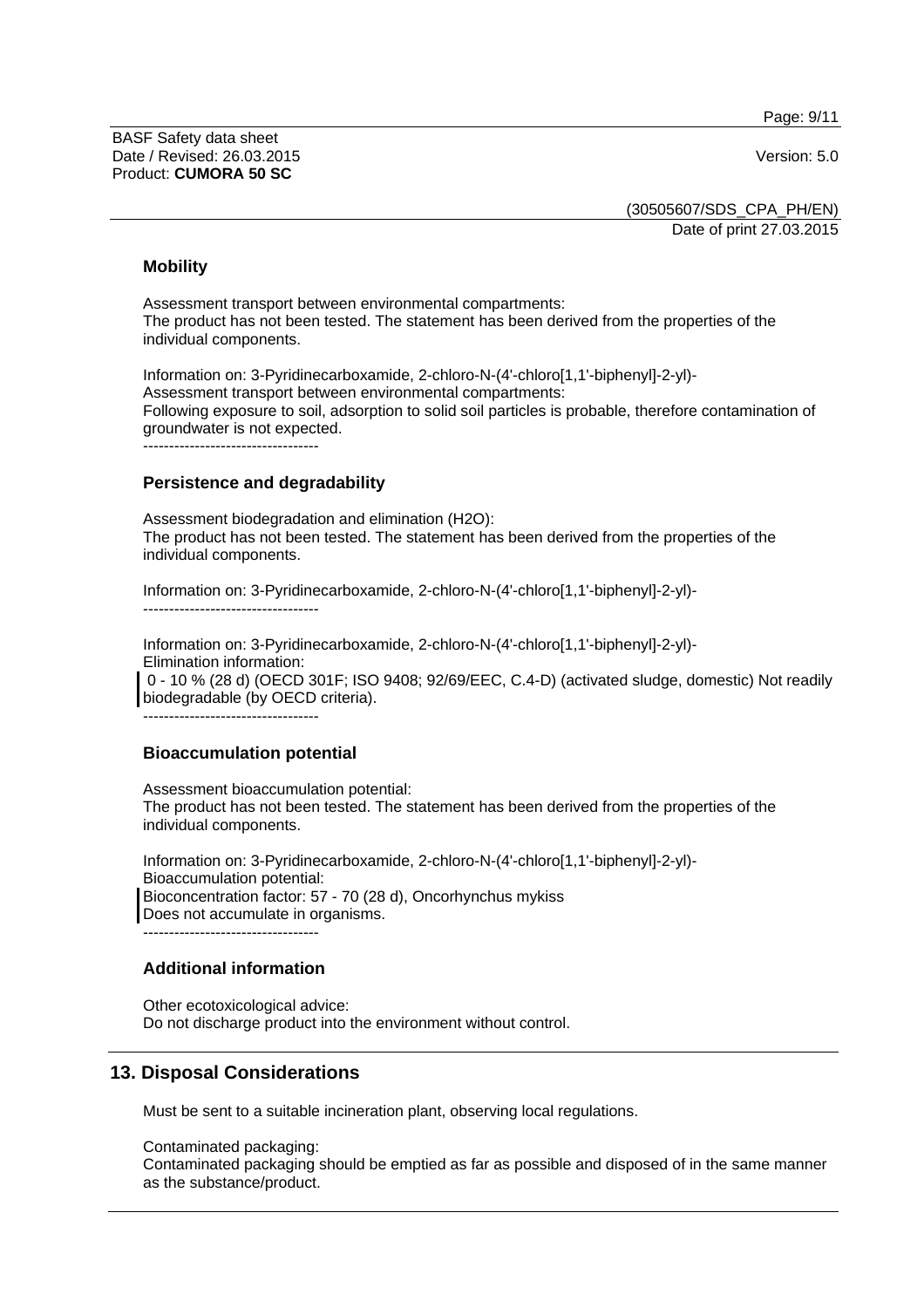Page: 10/11

BASF Safety data sheet Date / Revised: 26.03.2015 Version: 5.0 Product: **CUMORA 50 SC**

(30505607/SDS\_CPA\_PH/EN) Date of print 27.03.2015

# **14. Transport Information**

| <b>Domestic transport:</b> |                                                                            |
|----------------------------|----------------------------------------------------------------------------|
| Hazard class:              | 9                                                                          |
| Packing group:             | Ш                                                                          |
| ID number:                 | UN 3082                                                                    |
| Hazard label:              | 9. EHSM                                                                    |
| Proper shipping name:      | ENVIRONMENTALLY HAZARDOUS SUBSTANCE, LIQUID,<br>N.O.S. (contains BOSCALID) |
|                            |                                                                            |

**Sea transport**  IMDG

| Hazard class:         | 9                                            |
|-----------------------|----------------------------------------------|
| Packing group:        | Ш                                            |
| ID number:            | UN 3082                                      |
| Hazard label:         | 9. EHSM                                      |
| Marine pollutant:     | YES.                                         |
| Proper shipping name: | ENVIRONMENTALLY HAZARDOUS SUBSTANCE, LIQUID, |
|                       | N.O.S. (contains BOSCALID)                   |

#### **Air transport**  IATA/ICAO

| Hazard class:         | 9                                                                          |
|-----------------------|----------------------------------------------------------------------------|
| Packing group:        | Ш                                                                          |
| ID number:            | <b>UN 3082</b>                                                             |
| Hazard label:         | 9. EHSM                                                                    |
| Proper shipping name: | ENVIRONMENTALLY HAZARDOUS SUBSTANCE, LIQUID,<br>N.O.S. (contains BOSCALID) |

# **15. Regulatory Information**

### **Regulations of the European union (Labelling)**

| <b>EEC Directives:</b> |                                                                                                |
|------------------------|------------------------------------------------------------------------------------------------|
| Hazard symbol(s)<br>N  | Dangerous for the environment.                                                                 |
| R-phrase(s)<br>R51/53  | Toxic to aquatic organisms, may cause long-term adverse effects in the<br>aquatic environment. |